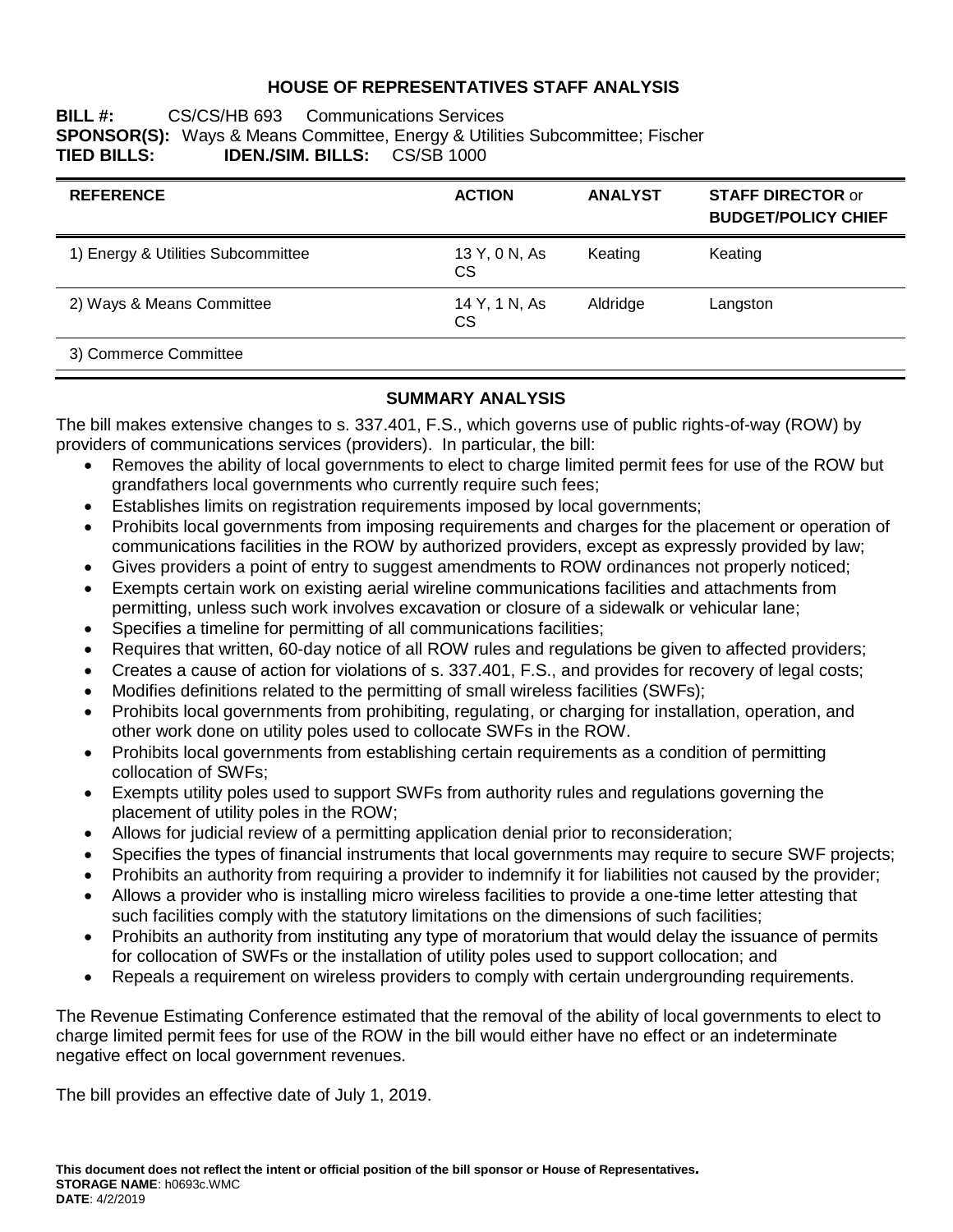### **FULL ANALYSIS**

### **I. SUBSTANTIVE ANALYSIS**

### A. EFFECT OF PROPOSED CHANGES:

#### *Communications Services Tax - Local Government Election to Impose Permit Fees for Use of Public Rights-of-Way by Communications Services Providers*

#### Present Situation

Chapter 202, F.S., imposes a tax on the sale of communication services, including wireline and mobile telecommunications service, cable and video service, and direct-to-home satellite service.

The state tax rate for communications services (state CST) is 4.92 percent and is applied to the retail sales price of communications service that originates and terminates in this state, or originates or terminates in this state and is charged to a service address in this state.<sup>1</sup> The tax is calculated and collected on each retail sale of communications services<sup>2</sup> except direct-to-home satellite services, which are taxed at a rate of 9.07 percent. $3$ 

Local governments may also levy a communications service tax (local CST), which varies by jurisdiction.<sup>4</sup> The maximum rate for municipalities or charter counties is 5.1 percent (or 4.98 percent if the municipality or charter county levies certain permit fees, which are discussed below).<sup>5</sup> The maximum rate for non-charter counties is 1.6 percent.<sup>6</sup> These maximum rates do not include add-ons of up to .12 percent for municipalities and charter counties or up to .24 percent for non-charter counties, which are discussed below.<sup>7</sup> Further, temporary emergency rates may exceed the statutory maximum rates.<sup>8</sup> The local CST does not apply to direct-to-home satellite services.<sup>9</sup>

The state CST is distributed by the same formula as the sales and use tax, as prescribed in s. 212.20(6), F.S., with most of the proceeds deposited into the General Revenue Fund and a portion distributed to local governments.<sup>10</sup>

Local governments may require and collect permit fees from any provider of communications services (provider) that use or occupy municipal or county roads or rights-of-way (public ROW), provided that the fees are "reasonable and commensurate with the direct and actual cost of the regulatory activity," "demonstrable," and "equitable among users of the roads or rights-of-way."<sup>11</sup>

Before July 16, 2001, each local government was required to elect whether to charge permit fees. This election impacted the local government's CST rate as follows:

 For a municipality or charter county that elected to charge permit fees, its local CST was automatically reduced by a rate of 0.12 percent. Conversely, a municipality or charter county that elected not to charge permit fees was authorized to increase its local CST by a rate of up to 0.12 percent.

 $\overline{a}$ 

<sup>&</sup>lt;sup>1</sup> S. 202.12(1)(a), F.S.

 $2^{2}$  In addition, a gross receipts tax of 2.52 percent is calculated and collected on the same taxable transactions and remitted with the communications services tax. S. 203.01(1)(b), F.S.

 $3$  S. 202.12(1)(b), F.S.

 $4$  S. 202.19(1), F.S.

 $5$  S. 202.19(2)(a), F.S.

 $6$  S. 202.19(2)(b), F.S.

 $7^7$  S. 202.19(2)(c), F.S.

<sup>8</sup> *Id.*

 $9^9$  S. 202.19(6), F.S.

 $^{10}$  S. 202.18(1), F.S. In addition, the gross receipts tax collected on communications services pursuant to s. 203.01(1)(b), F.S., goes to the Public Education Capital Outlay and Debt Service Trust Fund (PECO).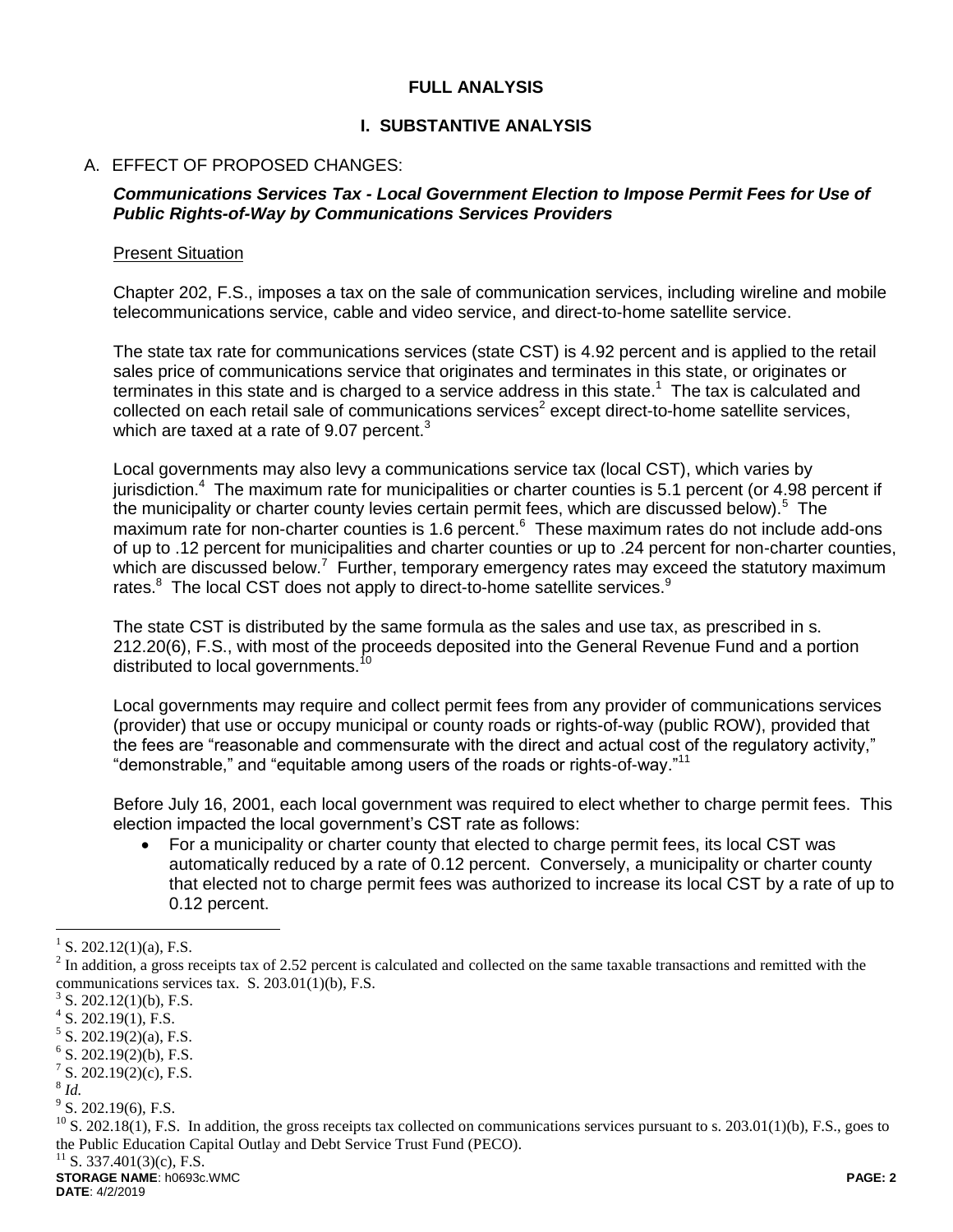A non-charter county that elected to charge permit fees was not subject to a reduction in its CST rate. A non-charter county that elected not to charge permit fees was authorized to increase its local CST by a rate of up to 0.24 percent to replace the revenue it would have otherwise received from such permit fees.<sup>12</sup>

Each local government is authorized to change its election without limitation on the number of times it may do so, with the following consequences:

- A municipality or charter county that changes its election in order to charge permit fees will have its local CST rate automatically reduced by 0.12 percent plus the percentage, if any, by which the rate was increased due to its previous election. A municipality or charter county that changes its election in order to discontinue charging permit fees is authorized to increase its local CST rate by an amount not to exceed 0.24 percent.
- A non-charter county that changes its election in order to charge permit fees will have its local CST rate automatically reduced by the percentage, if any, by which the rate was increased due to its previous election. A non-charter county that changes its election in order to discontinue charging permit fees is authorized to increase its local CST rate by an amount not to exceed  $0.24$  percent.<sup>13</sup>

As of January 2019, three local governments – one municipality, one charter county, and one noncharter county – were imposing permit fees.<sup>14</sup>

## Effect of Proposed Changes

The bill provides that local governments that were not imposing permit fees as of January 1, 2019, may not reverse this election and may not elect to impose permit fees. In contrast, the bill provides that local governments that were imposing permit fees as of January 1, 2019, may continue to do so or may elect to no longer impose permit fees. For the latter group, the bill retains the provisions of current law that specify the impacts of an election to no longer impose fees.

### *General Permitting for Use of Public Rights-of-Way by Communications Service Providers*

Pursuant to section 337.401, F.S., each local government that has jurisdiction and control of public roads or publicly owned rail corridors is authorized to prescribe and enforce reasonable rules or regulations with regard to the placement and maintenance of utility facilities across, on, or within the right-of-way limits of any road or publicly owned rail corridors under its jurisdiction. Each local government may authorize any person who is a resident of this state, or any corporation which is organized under the laws of this state or licensed to do business within this state, to use a right-of-way for a utility<sup>15</sup> in accordance with the authority's rules or regulations. A utility may not be installed, located, or relocated within a right-of-way unless authorized by a written permit. The bill makes several changes to the provisions of section 337.401, F.S., as described below.

| <b>Present Situation</b>                     | <b>Effect of Proposed Changes</b>                  |
|----------------------------------------------|----------------------------------------------------|
| Current law authorizes local governments to  | The bill prohibits adoption or enforcement of any  |
| impose reasonable, nondiscriminatory, and    | ordinances, regulations, or requirements as to the |
| competitively neutral rules, and regulations | placement or operation of communications           |

 $\overline{a}$ <sup>12</sup> *Id.*

 $13$  S. 337.401(3)(j), F.S.

<sup>14</sup> *See* Florida Department of Revenue, *Florida Communications Services Tax – Historical, Current and Upcoming Local Tax Rates*, [http://floridarevenue.com/taxes/Documents/cst\\_rate\\_table.xlsx](http://floridarevenue.com/taxes/Documents/cst_rate_table.xlsx) (last visited March 15, 2019).

**STORAGE NAME**: h0693c.WMC **PAGE: 3** <sup>15</sup> S. 337.401(1)(a), F.S., refers to "any electric transmission, telephone, telegraph, or other communications services lines; pole lines; poles; railways; ditches; sewers; water, heat, or gas mains; pipelines; fences; gasoline tanks and pumps; or other structures referred to in this section and in ss. 337.402, 337.403, and 337.404" as a "utility."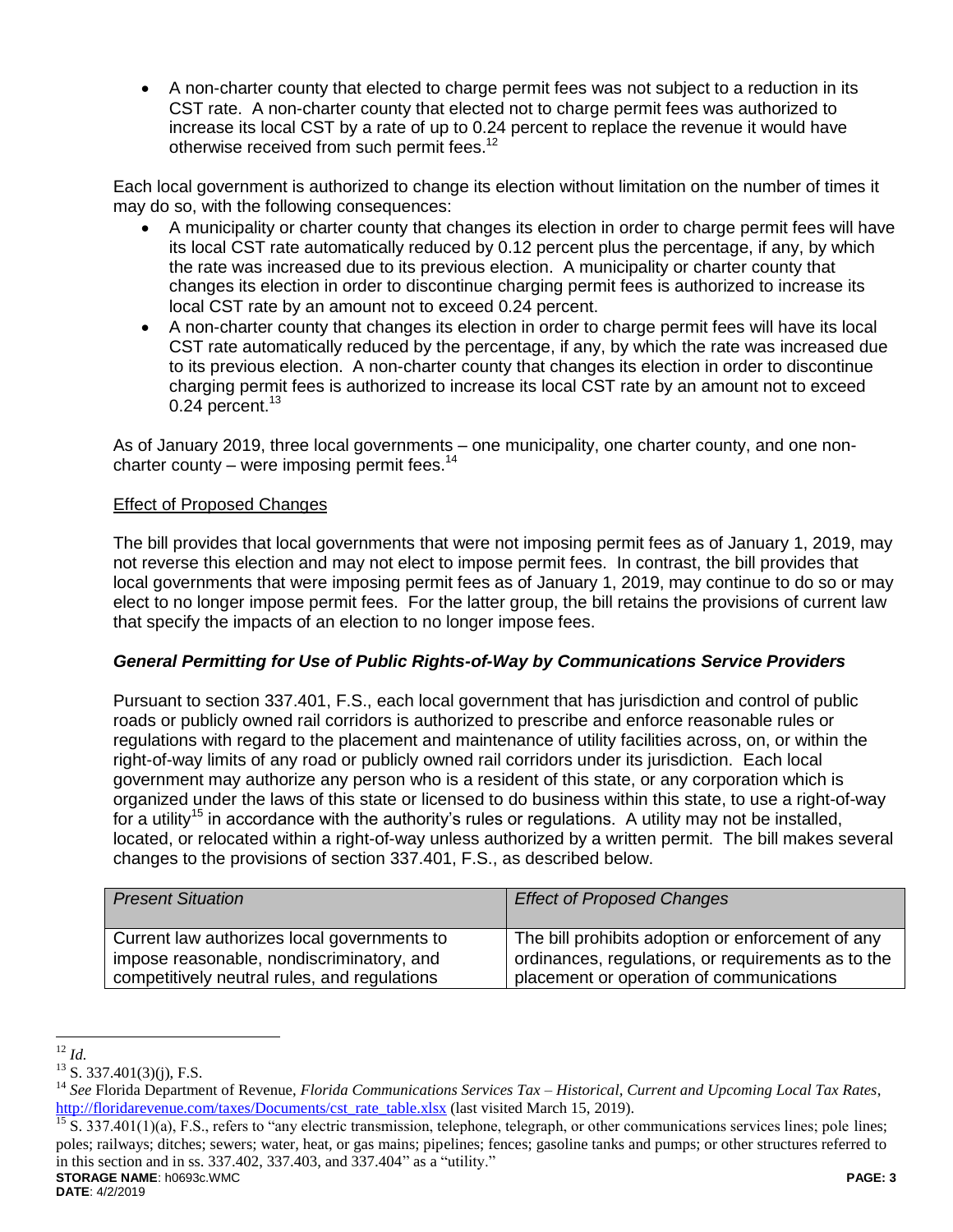| <b>Present Situation</b>                                                                                                                                                                                                                                                                                                                                                                                                                                                                                                    | <b>Effect of Proposed Changes</b>                                                                                                                                                                                                                                                                                                                                                                                                                                                                                                                                                                                                                                                                                                                                      |
|-----------------------------------------------------------------------------------------------------------------------------------------------------------------------------------------------------------------------------------------------------------------------------------------------------------------------------------------------------------------------------------------------------------------------------------------------------------------------------------------------------------------------------|------------------------------------------------------------------------------------------------------------------------------------------------------------------------------------------------------------------------------------------------------------------------------------------------------------------------------------------------------------------------------------------------------------------------------------------------------------------------------------------------------------------------------------------------------------------------------------------------------------------------------------------------------------------------------------------------------------------------------------------------------------------------|
| governing the placement or maintenance of<br>communications facilities in the public ROW. <sup>16</sup>                                                                                                                                                                                                                                                                                                                                                                                                                     | facilities in the public ROW by a provider,<br>including the imposition of any tax, fee, cost,<br>charge, or other exaction for the provision of<br>communications services over the provider's<br>facilities in the public ROW, except as provided in<br>chapter 337, F.S., or as expressly authorized by<br>chapters 202, 364, or 610, F.S. <sup>17</sup><br>The bill requires that any such rules or regulations<br>be in writing and that a local government give<br>providers at least 60 days advance written notice<br>before making any changes to the rules or<br>regulations.                                                                                                                                                                                |
| Current law provides a statement of legislative<br>intent that local governments treat providers of<br>communications services in a nondiscriminatory<br>and competitively neutral manner when imposing<br>rules and regulations for use of the public ROW<br>and requires that such rules and regulations be<br>generally applicable to all providers. <sup>18</sup>                                                                                                                                                       | The bill requires local governments to take into<br>account the distinct engineering, construction,<br>operation, maintenance, public works, and safety<br>requirements of the provider's facilities when<br>imposing rules or regulations governing the<br>placement or maintenance of communications<br>facilities in the public roads or rights-of-way.<br>The bill provides an additional statement of<br>legislative intent that the placement, operation,<br>maintenance, upgrade, or extension of<br>communications facilities not be unreasonable<br>interrupted or delayed through permitting or other<br>local regulatory processes.                                                                                                                         |
| Current law allows a local government to require a<br>provider of communications services that places or<br>seeks to place facilities in its roads or rights-of-<br>way to register with the local government and<br>specifies that the following types of information<br>may be required at registration: the registrant's<br>name, address, telephone number, state<br>certificate of authorization, and any required proof<br>of insurance or self-insuring status adequate to<br>defend and cover claims. <sup>19</sup> | The bill limits registration requirements to only the<br>information required in current law and prohibits<br>local governments from requiring the registrant to<br>provide an inventory of communications facilities,<br>maps, locations of such facilities, or other<br>information for any purpose, provided that a local<br>government may require as part of a permit<br>application that the applicant identify at-grade<br>(ground level) communications facilities within 25<br>feet of the proposed installation location for the<br>placement of at grade communications facilities.<br>The bill prohibits the imposition of any charge for<br>registration or renewal or any requirement for<br>registration renewal more frequently than every 5<br>years. |

 $\overline{a}$  $^{16}$  S. 337.401(3)(a), F.S.

 $17$  Chapter 202, F.S., is the Communications Services Tax Simplification Law; chapter 364, F.S., addresses telecommunications services; and chapter 610, F.S., addresses cable and video services. <sup>18</sup> *Id.*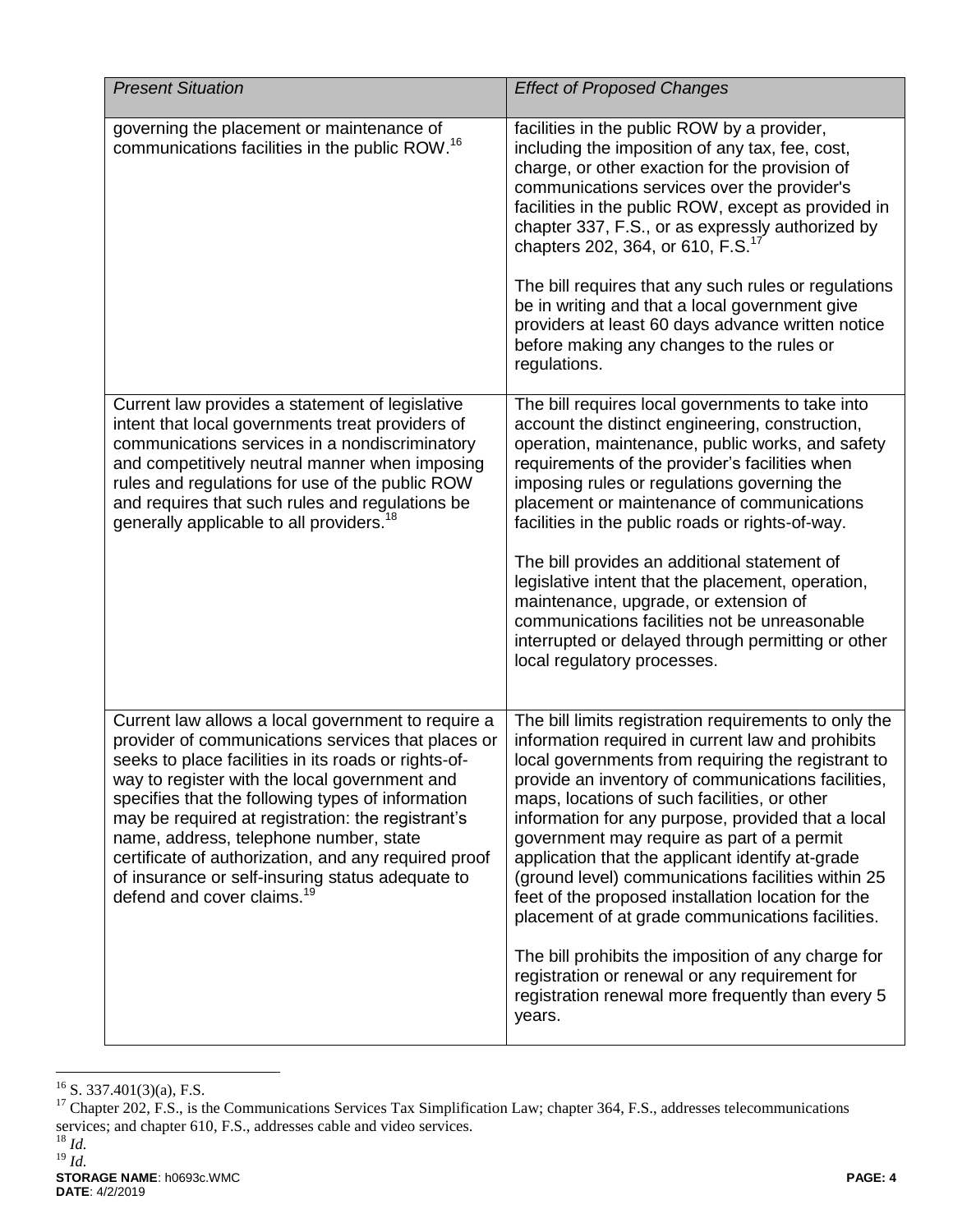| <b>Present Situation</b>                                                                                                                                                                                                                                                                                                                                                                            | <b>Effect of Proposed Changes</b>                                                                                                                                                                                                                                                                                                                                                                                                                                                                                                                                                                                                                                                                                                                                                                                                                                                                                                               |
|-----------------------------------------------------------------------------------------------------------------------------------------------------------------------------------------------------------------------------------------------------------------------------------------------------------------------------------------------------------------------------------------------------|-------------------------------------------------------------------------------------------------------------------------------------------------------------------------------------------------------------------------------------------------------------------------------------------------------------------------------------------------------------------------------------------------------------------------------------------------------------------------------------------------------------------------------------------------------------------------------------------------------------------------------------------------------------------------------------------------------------------------------------------------------------------------------------------------------------------------------------------------------------------------------------------------------------------------------------------------|
| Current law prohibits imposition of permit fees for<br>any activity that does not require physical<br>disturbance of the roads or public ROW or does<br>not impair access to or full use of the roads or<br>public ROW. <sup>20</sup>                                                                                                                                                               | The bill extends this prohibition by specifying that<br>permit fees may not be imposed for emergency<br>repairs of existing facilities, extensions of existing<br>facilities for providing communications services to<br>customers, or the placement of micro wireless<br>facilities suspended on cables between existing<br>utility poles.                                                                                                                                                                                                                                                                                                                                                                                                                                                                                                                                                                                                     |
| Current law requires a local government to provide<br>to the Secretary of State notice of a proposed<br>ordinance governing a telecommunications<br>company placing or maintaining facilities in its<br>roads or public ROW within specified times,<br>though failure to provide such notice does not<br>render the ordinance invalid. <sup>21</sup>                                                | The bill requires that, if notice was not provided,<br>the ordinance must be suspended until the local<br>government provides the required notice and duly<br>considers amendments from affected persons.                                                                                                                                                                                                                                                                                                                                                                                                                                                                                                                                                                                                                                                                                                                                       |
| Current law prohibits a local government from<br>using its authority over the placement of facilities<br>in the public ROW as a basis for asserting or<br>exercising regulatory control over a provider of<br>communications services regarding matters within<br>the exclusive jurisdiction of the Florida Public<br>Service Commission or the Federal<br>Communications Commission. <sup>22</sup> | The bill specifically prohibits a local government<br>from exercising control over equipment or<br>technology used by a provider.<br>The bill further prohibits a local government from<br>requiring a permit for the maintenance, repair,<br>replacement, extension, or upgrade of existing<br>aerial wireline communications facilities on or<br>between existing utility poles by a provider. A local<br>government may, however, require a permit for<br>work that involves excavation, closure of a<br>sidewalk, or closure of a vehicular lane, unless the<br>provider is making emergency restoration or<br>repair work to existing facilities.<br>The bill further prohibits a local government from<br>requiring a permit or any charge for the<br>maintenance, repair, replacement, extension, or<br>upgrade of existing aerial or underground<br>communications facilities located on private<br>property or outside the public ROW. |
| Current law does not specify a timeframe within<br>which local governments must process a permit<br>application for the placement of communications<br>facilities in the public ROW by a provider, except<br>with respect to the permitting of small wireless<br>facilities. <sup>23</sup>                                                                                                          | The bill provides that all permit applications<br>required by a local government for the placement<br>of communications facilities must be processed<br>consistent with the timeframes established for<br>small wireless facilities.                                                                                                                                                                                                                                                                                                                                                                                                                                                                                                                                                                                                                                                                                                            |
| Current law does not provide an express cause of<br>action for a violation of the provisions of s.<br>337.401, F.S.                                                                                                                                                                                                                                                                                 | The bill creates a cause of action for any person<br>aggrieved by a violation of s. 337.401, F.S. Any<br>such person may bring a civil action in a U.S.                                                                                                                                                                                                                                                                                                                                                                                                                                                                                                                                                                                                                                                                                                                                                                                         |

 $\overline{a}$  $^{20}$  S. 337.401(3)(c)1.a.(I), F.S.

 $21$  S. 337.401(3)(d), F.S.

 $^{22}$  S. 337.401(3)(g), F.S.

**STORAGE NAME**: h0693c.WMC **PAGE: 5** <sup>23</sup> *See* s. 337.401(7)(d)7.-9., F.S., for the timeframes applicable to small wireless facilities.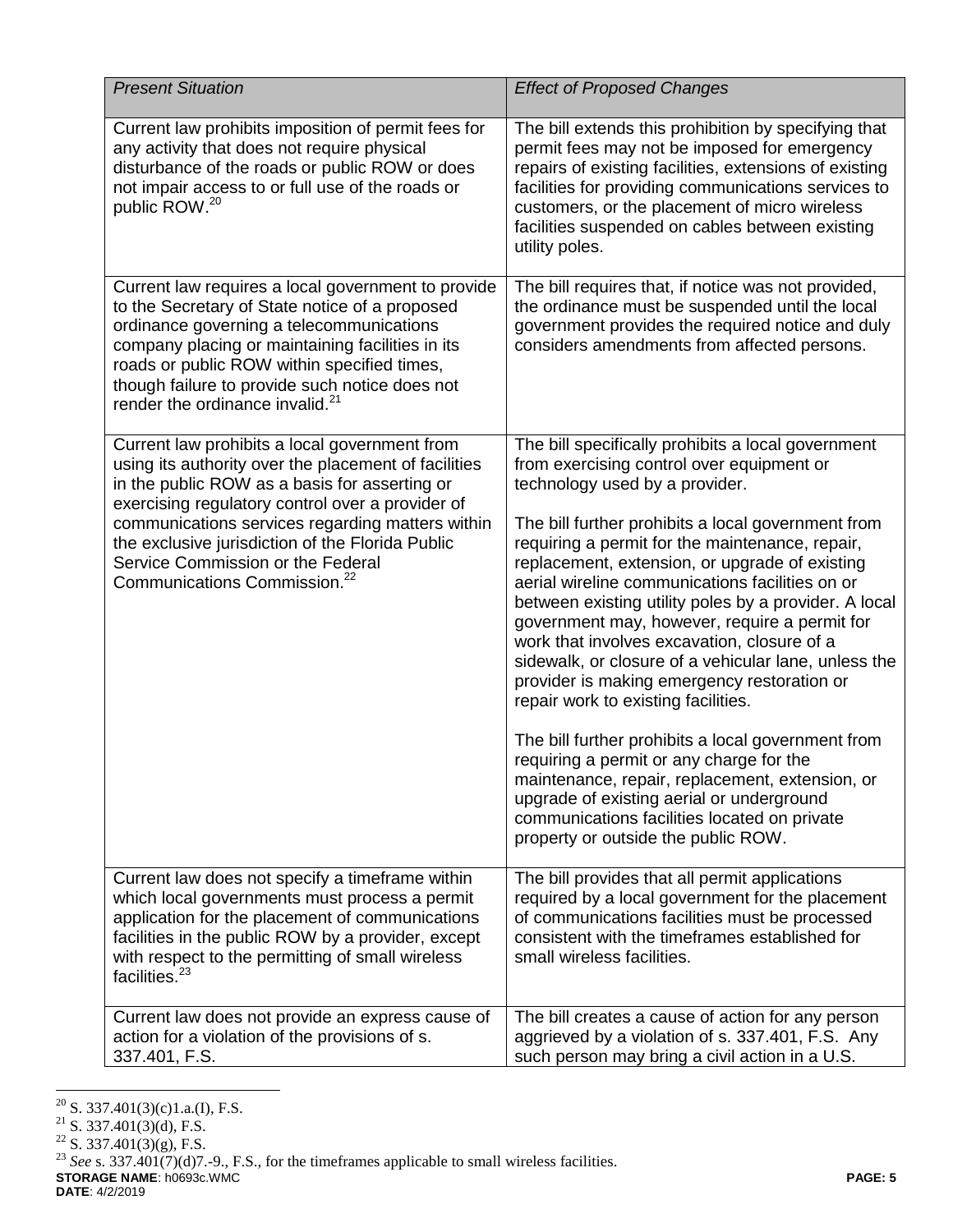| <b>Present Situation</b> | <b>Effect of Proposed Changes</b>                                                                                                                                                                                                                                             |
|--------------------------|-------------------------------------------------------------------------------------------------------------------------------------------------------------------------------------------------------------------------------------------------------------------------------|
|                          | District Court or any other court of competent<br>jurisdiction, and the court may grant temporary or<br>permanent injunctions to prevent or restrain<br>violations and may direct the recovery of full costs<br>to a prevailing party, including reasonable<br>attorney fees. |

# *Permitting for Small Wireless Facilities in the Public Rights-of-Way*

In 2017, the Legislature passed the Advanced Wireless Infrastructure Deployment Act, which established a process by which wireless providers may place certain "small wireless facilities" (SWFs) $^{24}$ on, under, within, or adjacent to certain utility poles or wireless support structures within public ROW under the jurisdiction and control of a local government.<sup>25</sup> The bill makes several changes to the provisions of this law, as described below.

| <b>Present Situation</b>                                                                                                                                                                                                                                                                                         | <b>Effect of Proposed Changes</b>                                                                                                                                                                                                                                                                |
|------------------------------------------------------------------------------------------------------------------------------------------------------------------------------------------------------------------------------------------------------------------------------------------------------------------|--------------------------------------------------------------------------------------------------------------------------------------------------------------------------------------------------------------------------------------------------------------------------------------------------|
| Current law defines an "application" as a request<br>for a permit to collocate SWFs. <sup>26</sup> "Collocate"<br>means "to install, mount, maintain, modify,<br>operate, or replace one or more wireless facilities<br>on, under, within, or adjacent to a wireless support                                     | The bill modifies the definition of "application" to<br>mean, in addition to a request for a permit to<br>collocate SWFs, a request to place a new utility<br>pole used to support a SWF.                                                                                                        |
| structure or utility pole" but excludes the<br>installation of a new utility pole or wireless support<br>structure in the public ROW. <sup>27</sup>                                                                                                                                                              | The bill removes "objective design standards"<br>from the definition of applicable codes. The bill<br>creates a new sub-paragraph under paragraph<br>(7)(f) of section 377.401, F.S., providing that local                                                                                       |
| Current law authorizes a local government to deny<br>an application to collocate SWFs in the public<br>ROW if the application does not comply with the<br>local government's "applicable codes." A local<br>government's "applicable codes" include<br>"objective design standards" adopted by                   | governments may require wireless providers to<br>comply with objective design standards<br>established by ordinance. The bill provides that<br>these standards may include requirements similar<br>to those allowed in current law, with two changes:<br>spacing requirements for ground mounted |
| ordinance. These standards may include certain<br>aesthetic requirements, such as: requiring that a<br>new utility pole used to replace an existing pole be<br>of substantially similar design, material, and color;<br>requiring reasonable spacing requirements for<br>ground-mounted equipment; and including | equipment may relate only to ground-mounted<br>components of SWFs and may not exceed 15 feet<br>from an associated support structure; and any<br>location context, color, stealth, or concealment<br>requirements are subject to any limitations in s.<br>337.401(7), F.S.                       |

 $\overline{a}$ 

<sup>&</sup>lt;sup>24</sup> "Small wireless facility" is defined in s. 337.401(7)(b)10. to mean a wireless facility that meets the following qualifications: Each antenna associated with the facility is located inside an enclosure of no more than 6 cubic feet in volume or, in the case of antennas that have exposed elements, each antenna and all of its exposed elements could fit within an enclosure of no more than 6 cubic feet in volume; and

All other wireless equipment associated with the facility is cumulatively no more than 28 cubic feet in volume. The following types of associated ancillary equipment are not included in the calculation of equipment volume: electric meters, concealment elements, telecommunications demarcation boxes, ground-based enclosures, grounding equipment, power transfer switches, cutoff switches, vertical cable runs for the connection of power and other services, and utility poles or other support structures.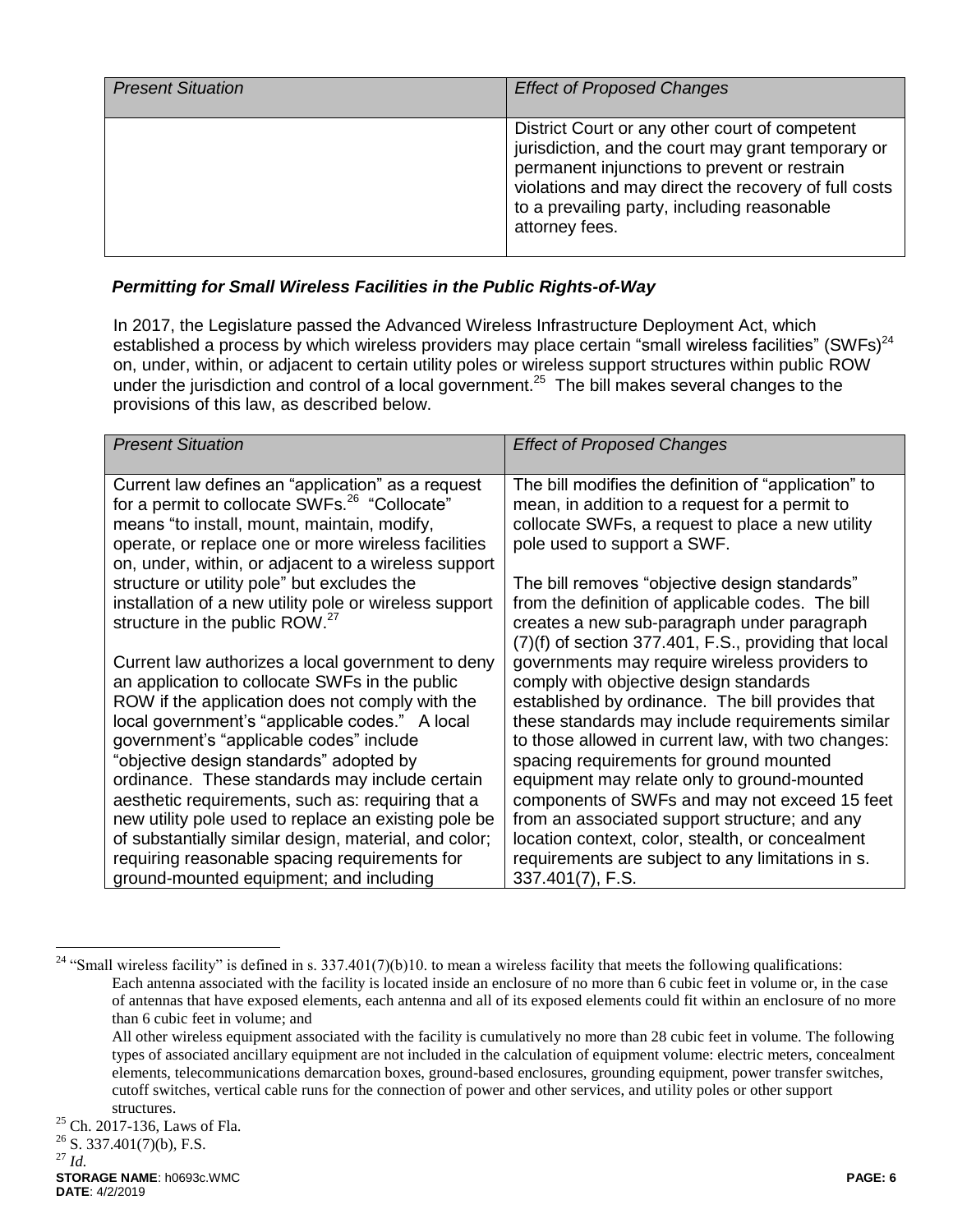| <b>Present Situation</b>                                                                                                                                                                                                                                                                                                   | <b>Effect of Proposed Changes</b>                                                                                                                                                                                                                                                                                                                                                                                                                               |
|----------------------------------------------------------------------------------------------------------------------------------------------------------------------------------------------------------------------------------------------------------------------------------------------------------------------------|-----------------------------------------------------------------------------------------------------------------------------------------------------------------------------------------------------------------------------------------------------------------------------------------------------------------------------------------------------------------------------------------------------------------------------------------------------------------|
| reasonable location context, color, stealth, and<br>concealment requirements. <sup>28</sup>                                                                                                                                                                                                                                | The bill provides that a local government may<br>deny a proposed collocation for failure to comply<br>with these objective design standards, but -<br>because the definition of collocation excludes new<br>poles and because a permit application may<br>include a request to place a new pole – the bill<br>does not appear to allow a local government to<br>deny a permit for placement of a new utility pole<br>for failure to comply with such standards. |
| Current law defines a "wireless infrastructure<br>provider" as a person certificated to provide<br>telecommunications service in the state and who<br>builds or installs wireless communication<br>transmission equipment, facilities, or support<br>structures, but is not a wireless services<br>provider. <sup>29</sup> | The bill modifies the definition of "wireless"<br>infrastructure provider" to specifically include<br>persons certificated under chapter 364, F.S., or an<br>affiliate, and persons certificated under chapter<br>610, F.S., or an affiliate.                                                                                                                                                                                                                   |
| Current law defines a "wireless support structure"<br>as an existing or proposed freestanding structure<br>designed to support or capable of supporting<br>wireless facilities, excluding a utility pole. <sup>30</sup>                                                                                                    | The bill modifies the definition of "wireless support<br>structure" to expand the exclusion to "a utility pole,<br>pedestal, or other support structure for ground-<br>based equipment not mounted on a utility pole<br>and less than 10 feet in height."                                                                                                                                                                                                       |
| Current law prohibits a local government from<br>prohibiting, regulating, or charging for the<br>collocation of SWFs in the public ROW, except as<br>provided in s. 337.401(7), F.S. $^{31}$                                                                                                                               | The bill expands this prohibition to include "the<br>installation, maintenance, modification, operation<br>or replacement of utility poles used for the<br>collocation of small wireless facilities." This<br>appears to preclude a local government from<br>regulating or charging for placement of a new<br>utility pole, as the term "collocation" specifically<br>excludes new poles.                                                                       |
|                                                                                                                                                                                                                                                                                                                            | The bill prohibits a local government from<br>instituting, either expressly or de facto, a<br>moratorium, zoning-in-progress, or other<br>mechanism that would prohibit or delay the filing,<br>receiving, or processing of registrations,<br>applications, or issuing of permits or other<br>approvals for the collocation of SWFs or the<br>installation, modification, or replacement of utility<br>poles used to support the collocation of SWFs.           |
| Current law prohibits a local government from<br>requiring the placement of SWFs on any specific<br>utility pole or category of poles. <sup>32</sup>                                                                                                                                                                       | The bill adds new prohibitions. Under the bill, a<br>local government may not:<br>• Require a demonstration that collocation of an                                                                                                                                                                                                                                                                                                                              |

 $\overline{a}$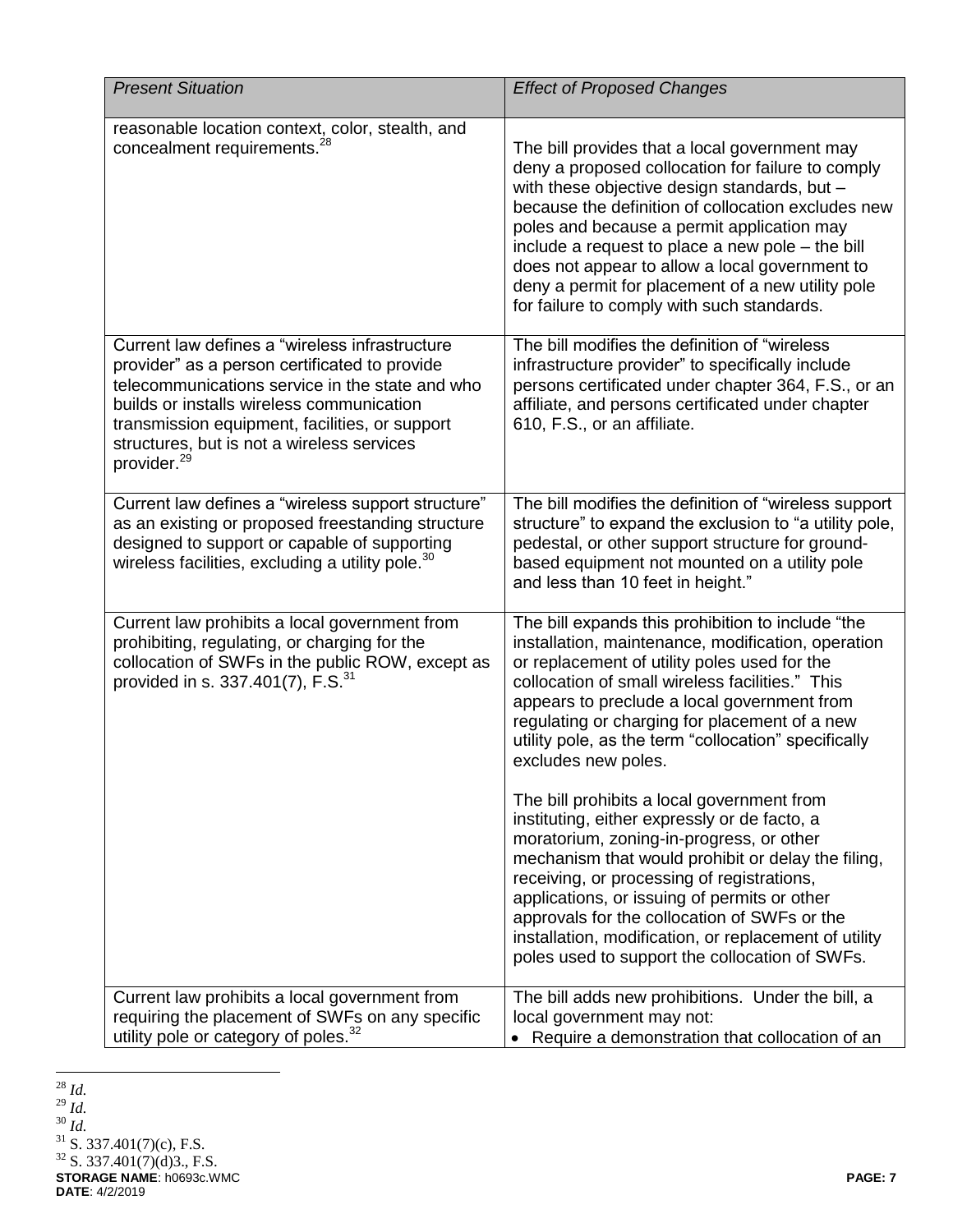| <b>Present Situation</b>                                                                                                                                                                                                                      | <b>Effect of Proposed Changes</b>                                                                                                                                                                                                                                                                                                                                                                                                                                                                                                                                                                                                                                                                                                                                                                                                                                                                                                                                                                                                                                                                                                                                                                                                                                                                 |
|-----------------------------------------------------------------------------------------------------------------------------------------------------------------------------------------------------------------------------------------------|---------------------------------------------------------------------------------------------------------------------------------------------------------------------------------------------------------------------------------------------------------------------------------------------------------------------------------------------------------------------------------------------------------------------------------------------------------------------------------------------------------------------------------------------------------------------------------------------------------------------------------------------------------------------------------------------------------------------------------------------------------------------------------------------------------------------------------------------------------------------------------------------------------------------------------------------------------------------------------------------------------------------------------------------------------------------------------------------------------------------------------------------------------------------------------------------------------------------------------------------------------------------------------------------------|
|                                                                                                                                                                                                                                               | SWF on an existing structure is not legally or<br>technically possible as a condition for granting a<br>permit for the collocation of the SWF on a new<br>utility pole;<br>Require, for an SWF or new utility pole<br>supporting an SWF located in ROW controlled<br>by the Department of Transportation (DOT),<br>compliance with local government rules and<br>regulations absent a delegation from DOT, or<br>require such compliance as a condition to<br>receive a permit that is ancillary to the permit for<br>collocation of a small wireless facility, including<br>an electrical permit;<br>Require a meeting before filing an application;<br>Require direct or indirect public notification or a<br>public meeting for the placement of<br>communication facilities in the public ROW;<br>Limit the size or configuration of an SWF or any<br>of its components, if the SWF complies with the<br>stated size limits;<br>Prohibit the installation of a new utility pole used<br>to support the collocation of a small wireless<br>facility if the installation otherwise meets the<br>requirements of the s. 337.401(7), F.S.;<br>• Require that any component of an SWF be<br>placed underground; or<br>• Require that any existing communication facility<br>be placed underground. |
| Current law prohibits a local government from<br>limiting the placement of SWFs by minimum<br>separation distances. <sup>33</sup>                                                                                                             | The bill extends this prohibition to the placement<br>of utility poles on which SWFs are, or will be,<br>collocated and to other at-grade communications<br>facilities, subject to the local government's<br>objective design standards for certain ground-<br>mounted components.                                                                                                                                                                                                                                                                                                                                                                                                                                                                                                                                                                                                                                                                                                                                                                                                                                                                                                                                                                                                                |
| Current law provides that installation of a utility<br>pole in the public ROW to support an SWF is<br>subject to the local government's rules and<br>regulations governing the placement of utility<br>poles in the public ROW. <sup>34</sup> | The bill negates this provision of current law by<br>providing that utility poles installed by a provider to<br>support an SWF are excluded from the rules and<br>regulations governing placement of utility poles in<br>the public ROW.                                                                                                                                                                                                                                                                                                                                                                                                                                                                                                                                                                                                                                                                                                                                                                                                                                                                                                                                                                                                                                                          |
| Current law provides for review and approval or<br>denial of a permit application.                                                                                                                                                            | The bill adds that a provider whose permit<br>application is denied may request judicial review<br>even if it has not exhausted all subsequent review<br>opportunities made available by the local<br>government.                                                                                                                                                                                                                                                                                                                                                                                                                                                                                                                                                                                                                                                                                                                                                                                                                                                                                                                                                                                                                                                                                 |
| Current law allows a local government, by                                                                                                                                                                                                     | The bill eliminates the authority for local                                                                                                                                                                                                                                                                                                                                                                                                                                                                                                                                                                                                                                                                                                                                                                                                                                                                                                                                                                                                                                                                                                                                                                                                                                                       |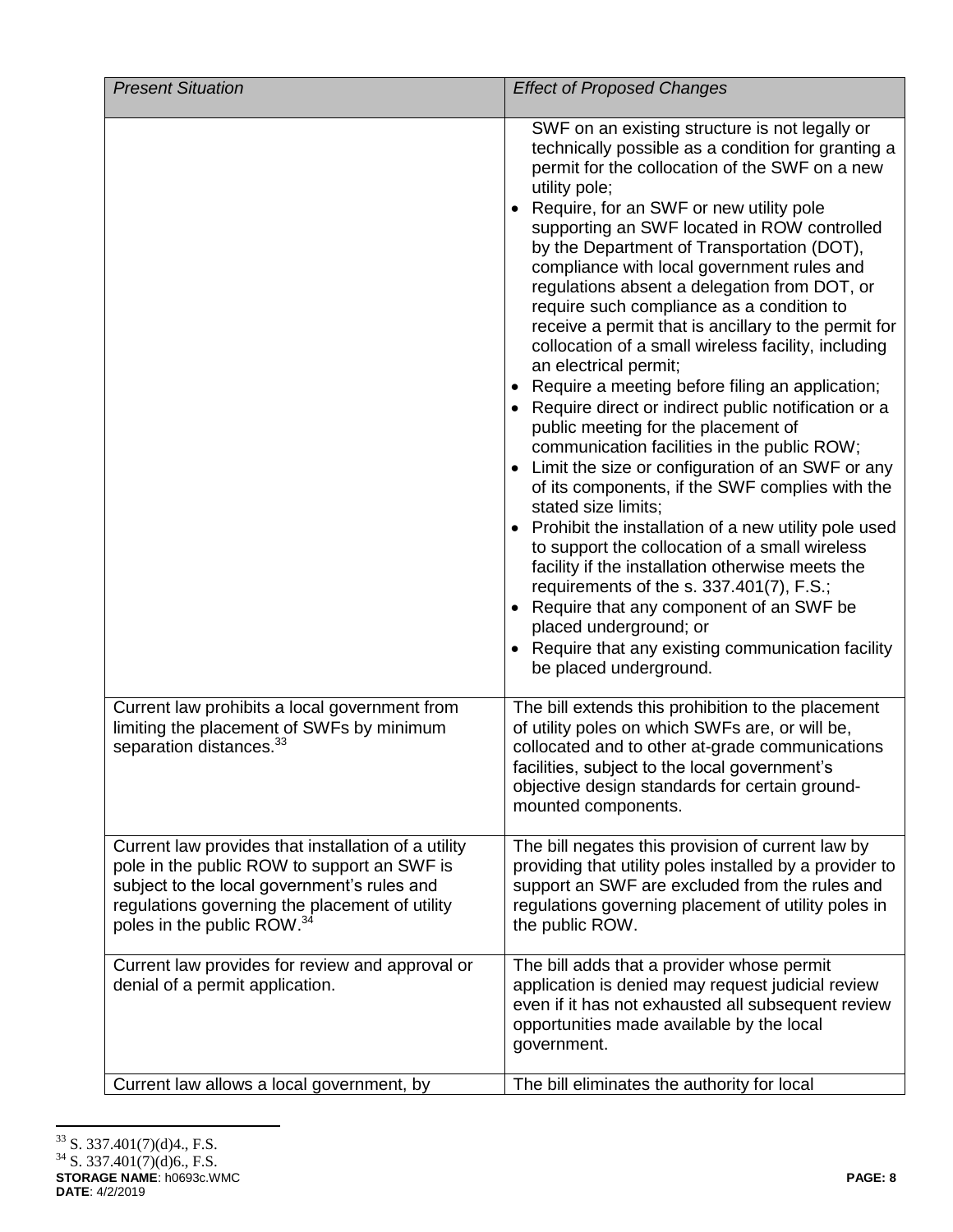| <b>Present Situation</b>                                                                                                                                                                                                                                                                                   | <b>Effect of Proposed Changes</b>                                                                                                                                                                                                                                                                                                                                                                                                                       |
|------------------------------------------------------------------------------------------------------------------------------------------------------------------------------------------------------------------------------------------------------------------------------------------------------------|---------------------------------------------------------------------------------------------------------------------------------------------------------------------------------------------------------------------------------------------------------------------------------------------------------------------------------------------------------------------------------------------------------------------------------------------------------|
| ordinance, to require providers to provide<br>reasonable and non-discriminatory insurance<br>coverage, indemnification, performance bonds,<br>security funds, force majeure, abandonment,<br>authority liability, or authority warranties. <sup>35</sup>                                                   | governments to require performance bonds or<br>security funds from providers. The bill allows local<br>governments to require a construction bond<br>limited to no more than one year after the<br>construction is completed.                                                                                                                                                                                                                           |
|                                                                                                                                                                                                                                                                                                            | The bill requires the local government to accept a<br>letter of credit or similar financial instrument<br>issued by any financial institution that is<br>authorized to do business within the United<br>States. The bill states that a provider may add an<br>authority to any existing bond, insurance policy, or<br>other relevant financial instrument, and the<br>authority is required to accept such proof of<br>coverage without any conditions. |
|                                                                                                                                                                                                                                                                                                            | The bill prohibits a local government from<br>requiring a provider to indemnify it for liabilities not<br>caused by the provider, including liabilities arising<br>from the local government's negligence, gross<br>negligence, or willful conduct.                                                                                                                                                                                                     |
| Current law specifies size limitations for micro<br>wireless facilities and exempts the installation,<br>placement, maintenance, or replacement of such<br>facilities from permitting if the facilities are<br>suspended from cables strung between existing<br>utility poles by a provider. <sup>36</sup> | The bill provides that a local government may<br>require an initial letter from or on behalf of a<br>provider attesting that its micro wireless facility<br>dimensions comply with the limits but, after receipt<br>of such a letter, may not require any additional<br>filing or other information as long as the provider<br>is deploying the same or a substantially similar or<br>smaller size micro wireless facility equipment.                   |
| Current law requires a wireless provider, with<br>respect to an SWF, utility pole, or wireless support<br>structure in the public ROW, to comply with a local<br>government's nondiscriminatory undergrounding<br>requirements that prohibit above-ground<br>structures in the public ROW. <sup>37</sup>   | The bill repeals this requirement. This appears to<br>allow providers to place SWFs, utility poles, and<br>other wireless support structures above-ground in<br>the public ROW where other utilities are required<br>to be underground.                                                                                                                                                                                                                 |

The bill provides an effective date of July 1, 2019.

# B. SECTION DIRECTORY:

**Section 1.** Amends s. 202.20, F.S., relating to local communications service tax conversion rates and permit fees.

**Section 2.** Amends s. 337.401, F.S., relating to use of right-of-way for utilities subject to regulation, permit, and fees.

**Section 3.** Provides an effective date of July 1, 2019.

**STORAGE NAME**: h0693c.WMC **PAGE: 9 DATE**: 4/2/2019  $\overline{a}$  $35$  S. 337.401(7)(d)12., F.S.  $36$  S. 337.401(7)(b), F.S.  $37$  S. 337.401(7)(i), F.S.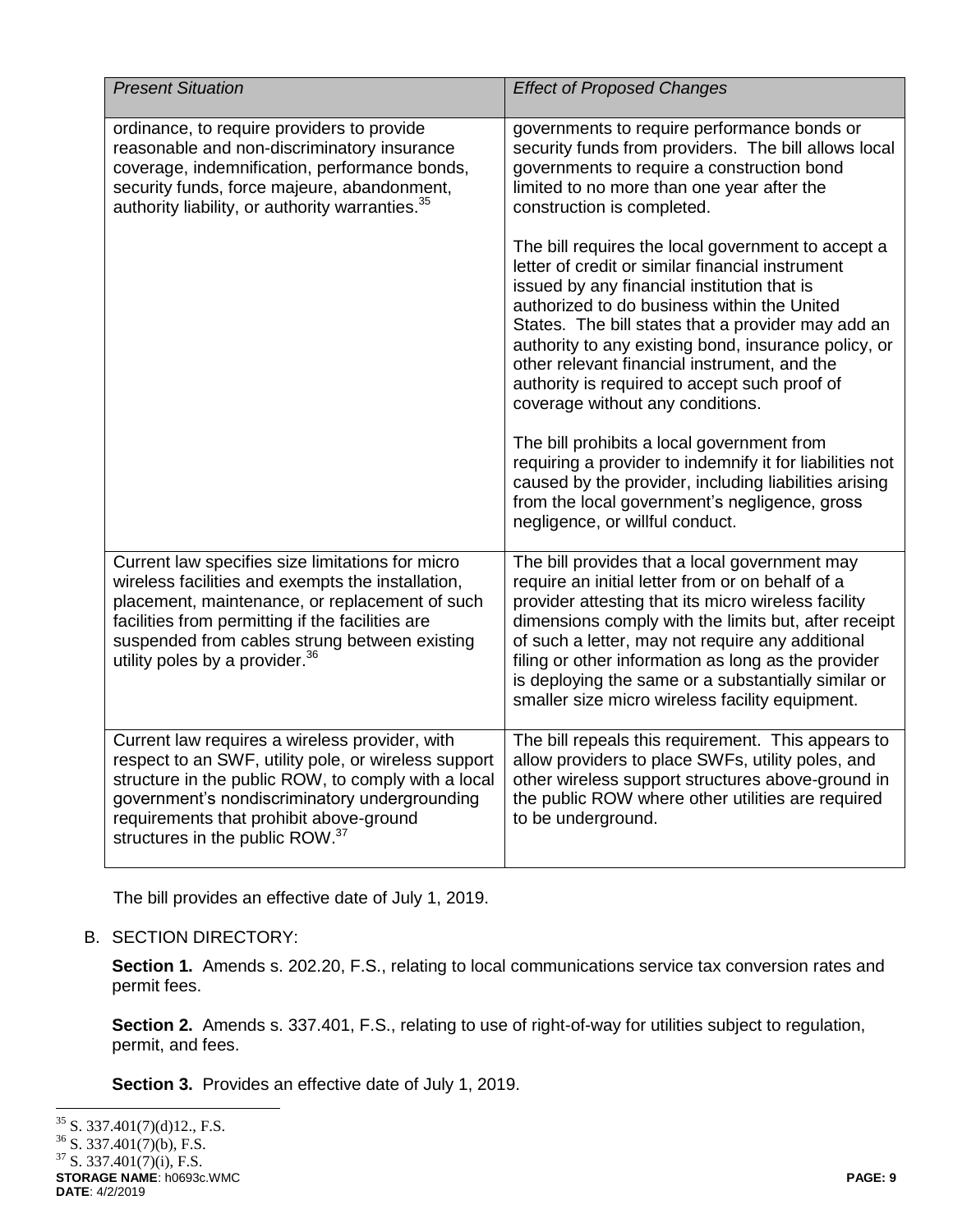### **II. FISCAL ANALYSIS & ECONOMIC IMPACT STATEMENT**

## A. FISCAL IMPACT ON STATE GOVERNMENT:

1. Revenues:

None.

2. Expenditures:

None.

# B. FISCAL IMPACT ON LOCAL GOVERNMENTS:

1. Revenues:

The Revenue Estimating Conference estimated that the removal of the ability of local governments to elect to charge limited permit fees for use of the ROW in the bill would either have no effect or an indeterminate negative effect on local government revenues. See FISCAL COMMENTS for further discussion.

2. Expenditures:

None.

C. DIRECT ECONOMIC IMPACT ON PRIVATE SECTOR:

N/A

 $\overline{a}$ 

D. FISCAL COMMENTS:

As discussed on page 3 above, counties and cities may charge permit fees on any provider of communications services that uses or occupies municipal or county roads or rights-of-way (public ROW). Counties and cities that have elected not to charge such permit fees receive an increased local communications services tax rate. The bill would allow counties and cities currently charging such permit fees to continue to do so, however counties and cities not currently charging such permit fees would be prohibited from doing so in the future. There are over 480 city and county governments<sup>38</sup> that impose a local communications services tax and only three currently have elected to charge permit fees in lieu of the enhanced local communications services tax rate. The Revenue Estimating Conference found that this provision of the bill would have either no impact or an indeterminate negative impact on local government revenues. The possible negative impact would come from any city or county that might have elected, in the future, to discontinue its increased local communications services tax rate to instead charge permit fees. Presumably a city or county would only choose to do so if such an election would result in increased revenues. The fact that 479 of the 482 local governments with a local communications services tax have elected the increased local communications services tax rate over charging permit fees suggests that this is the preferable option for the vast majority of these local governments.

The bill also contains a variety of provisions that preempt counties and cities from imposing certain regulatory fees for certain activities related to permitting for use of public rights-of-way by communications services providers and for small wireless facilities. The potential negative revenue impact from these preemptions is unknown.

**STORAGE NAME**: h0693c.WMC **PAGE: 10 DATE**: 4/2/2019 <sup>38</sup> See the Department of Revenue Communications Services Tax Table found here: <https://pointmatch.floridarevenue.com/General/CommunicationsServicesTaxRates.aspx>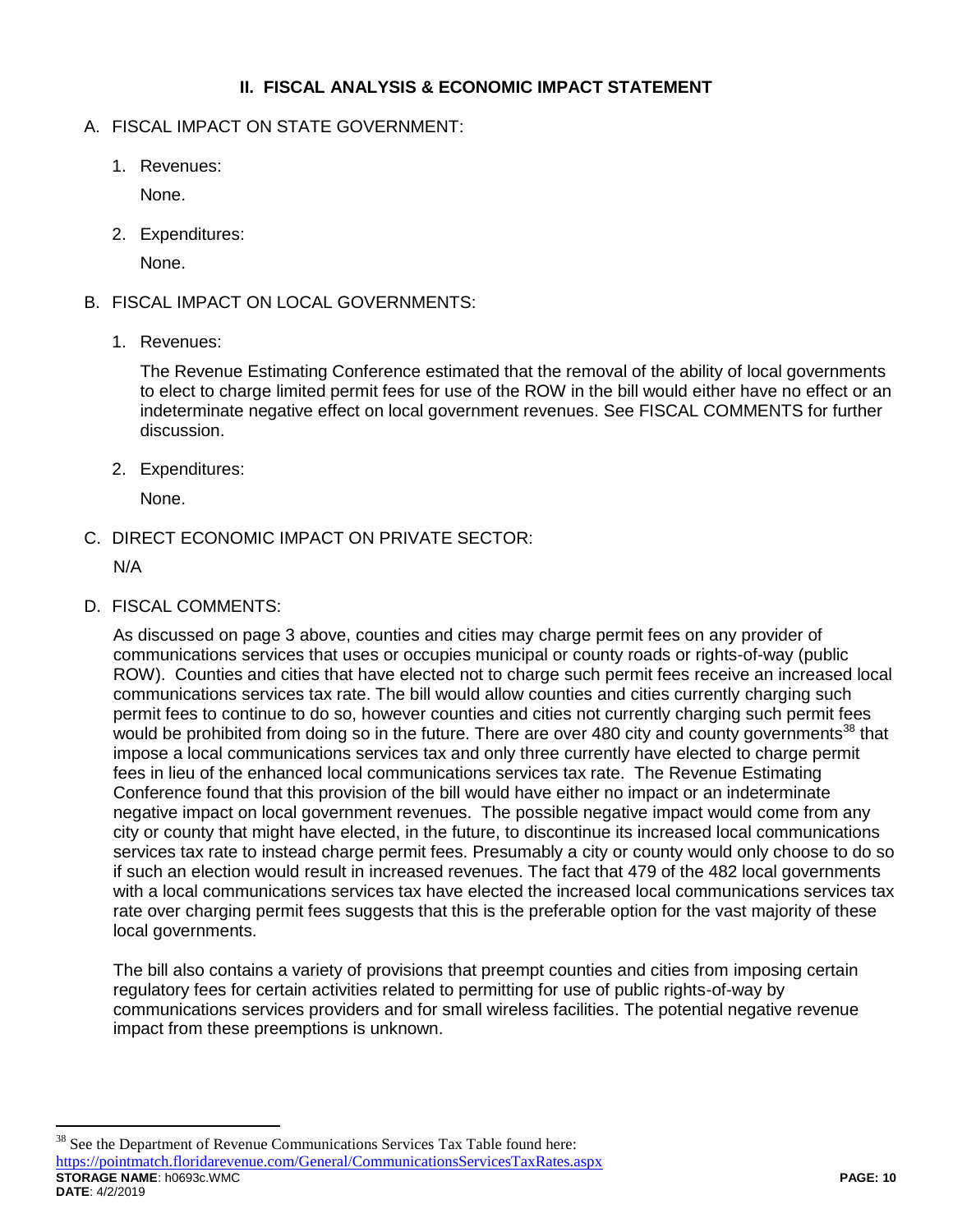# **III. COMMENTS**

- A. CONSTITUTIONAL ISSUES:
	- 1. Applicability of Municipality/County Mandates Provision:

The county/municipality mandates provision of Art. VII, section 18, of the Florida Constitution may apply because this bill limits the authority of counties and cities to enact certain permit fees in the future. The bill also preempts counties and cities from imposing certain regulatory fees for certain activities related to permitting for use of public rights-of-way by communications services providers and for small wireless facilities; however, an exemption may apply if these provisions have an insignificant fiscal impact.

2. Other:

None.

B. RULE-MAKING AUTHORITY:

None.

C. DRAFTING ISSUES OR OTHER COMMENTS:

None.

# **IV. AMENDMENTS/ COMMITTEE SUBSTITUTE CHANGES**

On March 19, 2019, the Energy & Utilities Subcommittee adopted one amendment to the bill and reported the bill favorably as a committee substitute. The amendment:

- Removes the ability of local governments to elect to charge limited permit fees for use of the ROW but grandfathers local governments who currently require such fees;
- Establishes limits on registration requirements imposed by local governments;
- Prohibits local governments from imposing requirements and charges for the placement or operation of communications facilities in the ROW by authorized providers, except as expressly provided by law;
- Gives providers a point of entry to suggest amendments to ROW ordinances not properly noticed;
- Exempts certain work on existing aerial wireline communications facilities and attachments from permitting, unless such work involves excavation or closure of a sidewalk or vehicular lane;
- Specifies a timeline for permitting of all communications facilities;
- Requires that written, 60-day notice of all ROW rules and regulations be given to affected providers;
- Creates a cause of action for violations of s. 337.401, F.S., and provides for recovery of legal costs;
- Modifies definitions related to the permitting of small wireless facilities (SWFs);
- Prohibits local governments from prohibiting, regulating, or charging for installation, operation, and other work done on utility poles used to collocate SWFs in the ROW.
- Prohibits local governments from establishing certain requirements as a condition of permitting collocation of SWFs;
- Exempts utility poles used to support SWFs from authority rules and regulations governing the placement of utility poles in the ROW;
- Allows for judicial review of a permitting application denial prior to reconsideration;
- Specifies the types of financial instruments that local governments may require to secure SWF projects;
- Prohibits an authority from requiring a provider to indemnify it for liabilities not caused by the provider;
- Allows a provider who is installing micro wireless facilities to provide a one-time letter attesting that such facilities comply with the statutory limitations on the dimensions of such facilities;